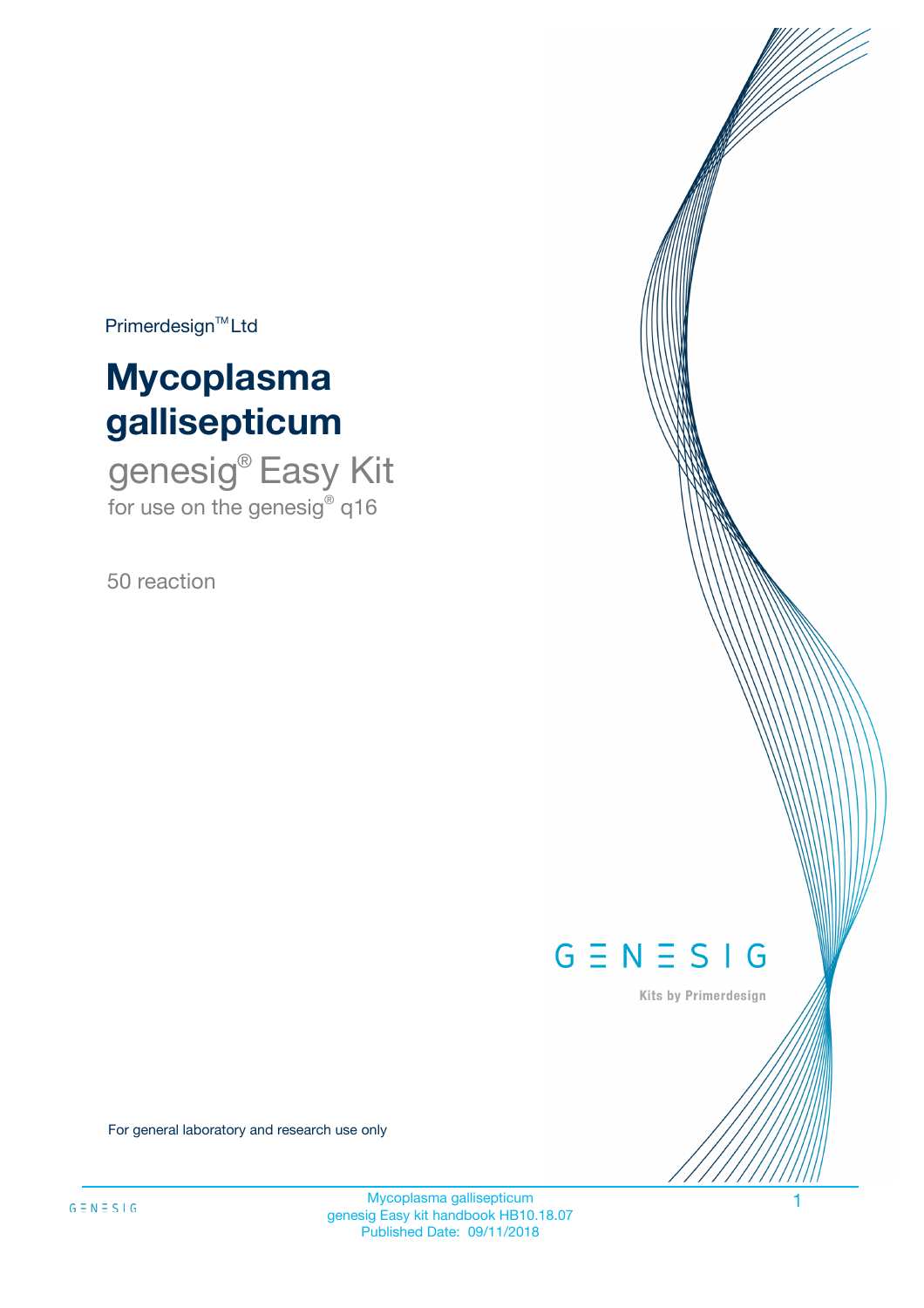# genesig® Easy: at a glance guide

#### **For each DNA test**

| Component                    | <b>Volume</b> | Lab-in-a-box pipette |  |
|------------------------------|---------------|----------------------|--|
| M.gallisepticum reaction mix | $10 \mu$      |                      |  |
| <b>Your DNA sample</b>       | 10 µl         |                      |  |

#### **For each positive control**

| Component                    | Volume          | Lab-in-a-box pipette |  |
|------------------------------|-----------------|----------------------|--|
| M.gallisepticum reaction mix | 10 <sub>µ</sub> |                      |  |
| Positive control template    | $10 \mu$        |                      |  |

#### **For each negative control**

| Component                    | Volume          | Lab-in-a-box pipette |  |
|------------------------------|-----------------|----------------------|--|
| M.gallisepticum reaction mix | $10 \mu$        |                      |  |
| <u>Water</u>                 | 10 <sub>µ</sub> |                      |  |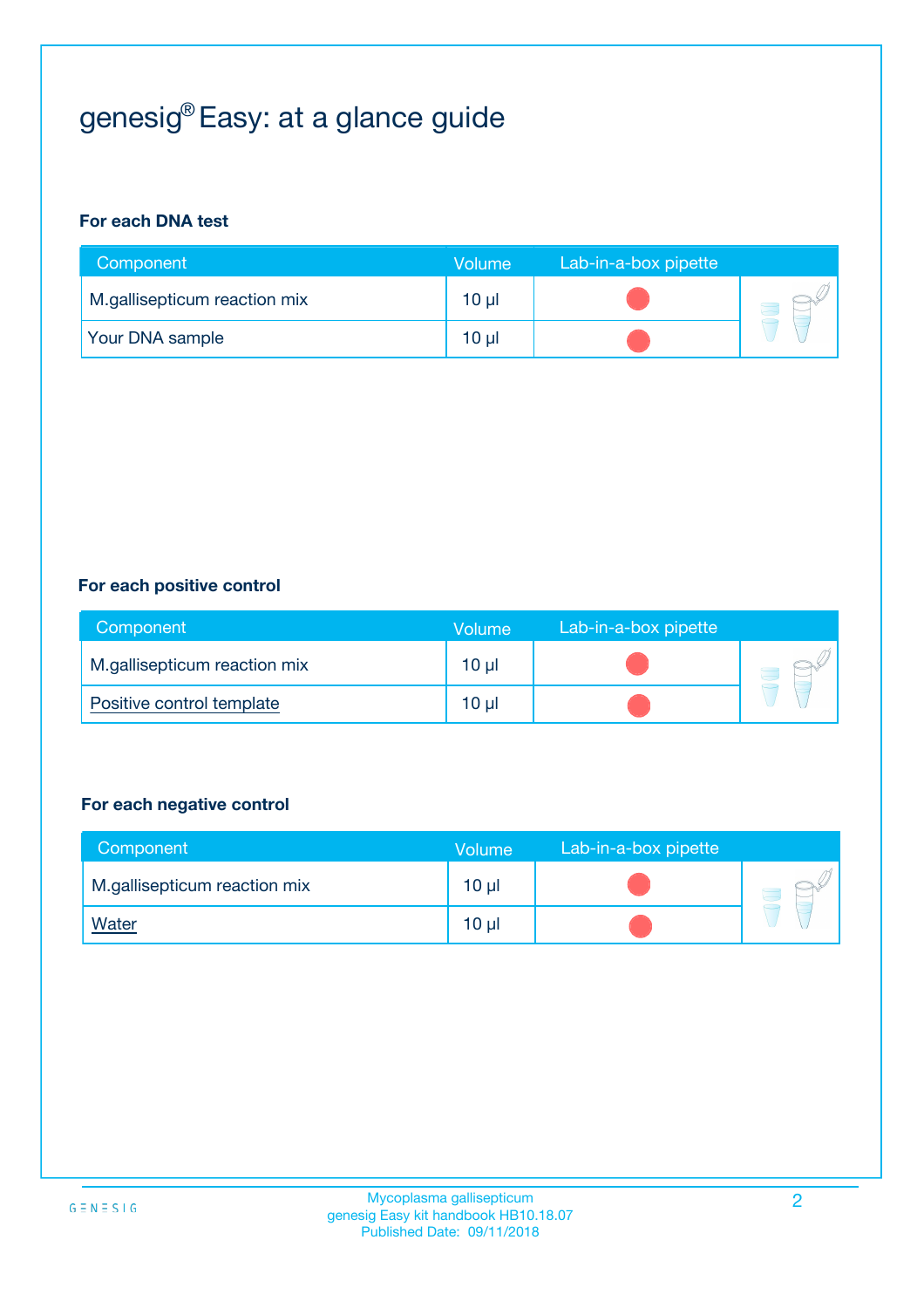# Kit Contents



## Reagents and equipment to be supplied by the user

#### **genesig® q16 instrument**

#### **genesig® Easy Extraction Kit**

This kit is designed to work well with all processes that yield high quality RNA and DNA but the genesig Easy extraction method is recommended for ease of use.

#### **genesig® Lab-In-A-Box**

The genesig Lab-In-A-Box contains all of the pipettes, tips and racks that you will need to use a genesig Easy kit. Alternatively if you already have these components and equipment these can be used instead.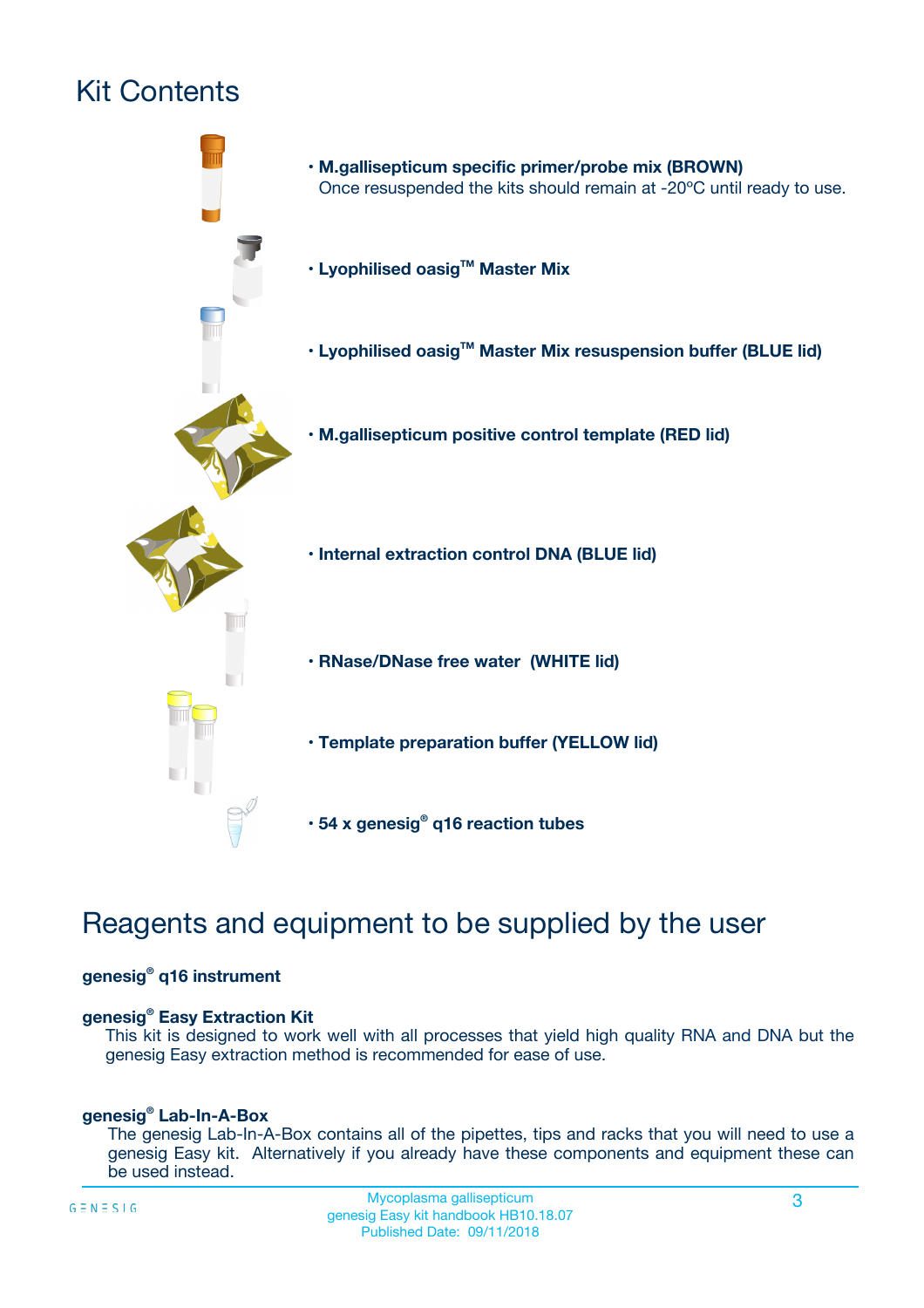## Step-by-step guide

### 1. Create your reaction mix



Use the blue pipette to transfer 500µl**\*** of the oasig Master Mix resuspension buffer into the tube of lyophilised oasig Master Mix and mix well by gently swirling. Then transfer all of that master mix into the brown tube labelled M.gallisepticum primers/probe.

**\***Transfering 525µl of the oasig Master Mix resuspension buffer to your oasig Master Mix (instead of the 500µl recommended above) will enable you to take full advantage of the 50 reactions by accounting for volume losses during pipetting. In order to do so with the genesig Easy fixed volume pipettes use 1x blue, 2x red and 1x grey pipettes to make the total volume. Please be assured that this will not adversely affect the efficiency of the test.

Cap and shake tube to mix. A thorough shake is essential to ensure that all components are resuspended. **Failure to mix well can produce poor kit performance.**

Leave to stand for 5 minutes. Now your reaction mix is ready to use.

Store the reaction mix in the freezer from hereon.

#### Top tip

- Ensure that the reaction mix is mixed thoroughly before each use by shaking.
- **•** Once resuspended do not expose genesig Easy kit to temperatures above -20°C for longer than 30 minutes at a time.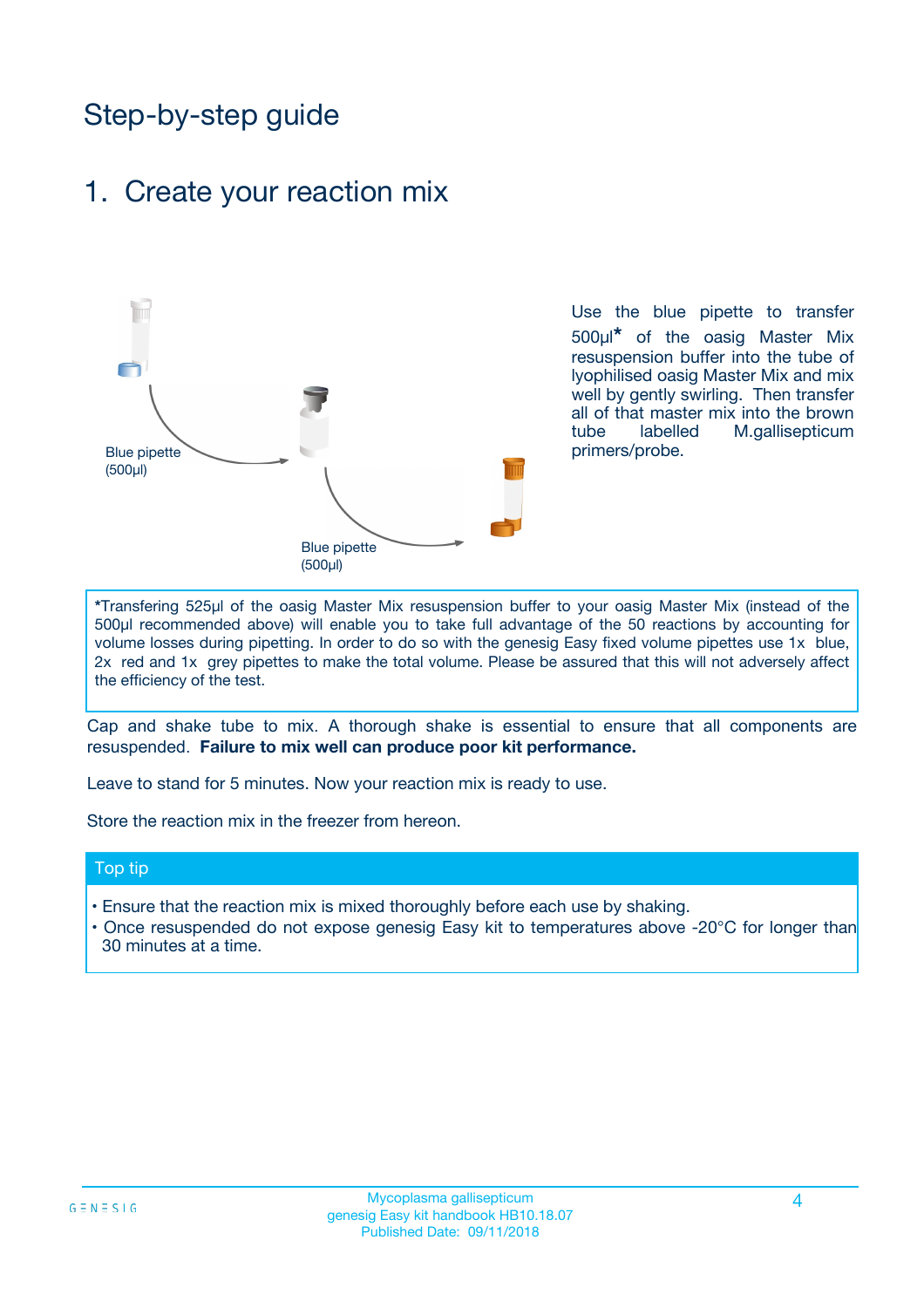# 2. Internal extraction control



Use the blue pipette to transfer 1000µl (2 x 500µl) of template preparation buffer into the Internal Extraction Control DNA tube. Cap and shake tube to mix.

Your kit contains Internal Extraction Control DNA. This is added to your biological sample at the beginning of the DNA extraction process. It is extracted along with the DNA from your target of interest. The q16 will detect the presence of this Internal Extraction Control DNA at the same time as your target. This is the ideal way to show that your DNA extraction process has been successful.

#### **If you are using an alternative extraction kit:**

Use the red pipette to transfer 10µl of Internal Extraction Control DNA to your sample **after** the lysis buffer has been added then follow the rest of the extraction protocol.

#### **If you are using samples that have already been extracted:**

Use the grey pipette to transfer 5µl of Internal Extraction Control DNA to your extracted sample.

### 3. Add reaction mix to all reaction tubes



For every reaction to be run, use the red pipette to add 10µl of your M.gallisepticum reaction mix to every tube.

#### Top tip

- Always pipette the reaction mix directly into the bottom of the tube.
- You can label the tube lids to aid your reaction setup but avoid labelling tube sides.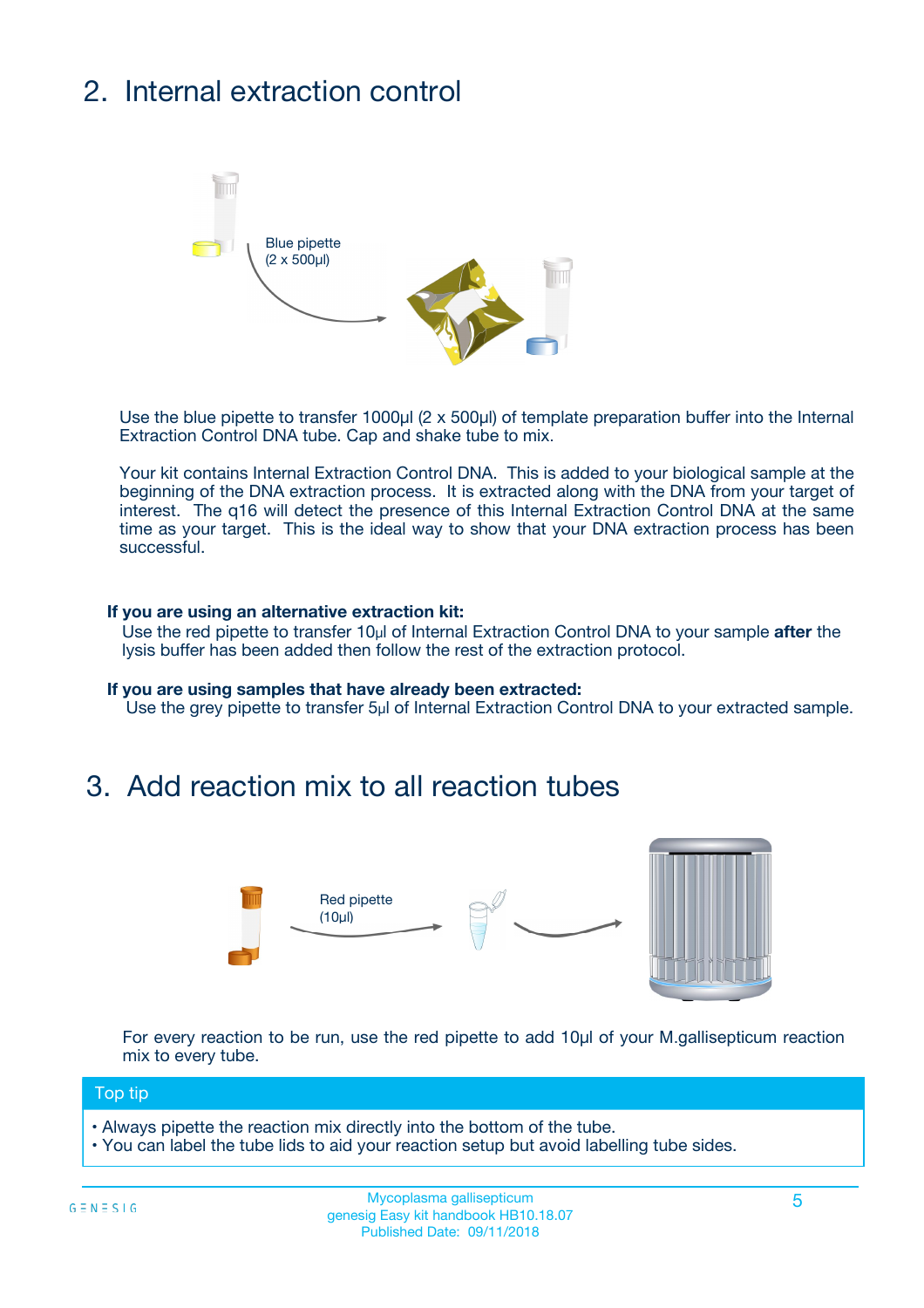### 4. Negative control



For each test you will require a negative control. Instead of DNA, water is used. This sample should typically prove negative thus proving that all of your positive samples really are positive.

To create a negative control reaction simply use the red pipette to add 10µl of the water to the required reaction tubes. Close these tubes after adding the water.

Because some genesig kit targets are common in the environment you may occasionally see a "late" signal in the negative control. The q16 software will take this into account accordingly.

#### Top tip

**•** Always add the water to the side of the tube to reduce the introduction of bubbles.

### 5. Set up a test



For each sample you wish to analyse, use the red pipette to add 10µl of your DNA sample to the required reaction tubes. Close these tubes after adding the sample. Always change pipette tips between samples.

#### Top tip

**•** Always add the DNA sample to the side of the tube to reduce the introduction of bubbles.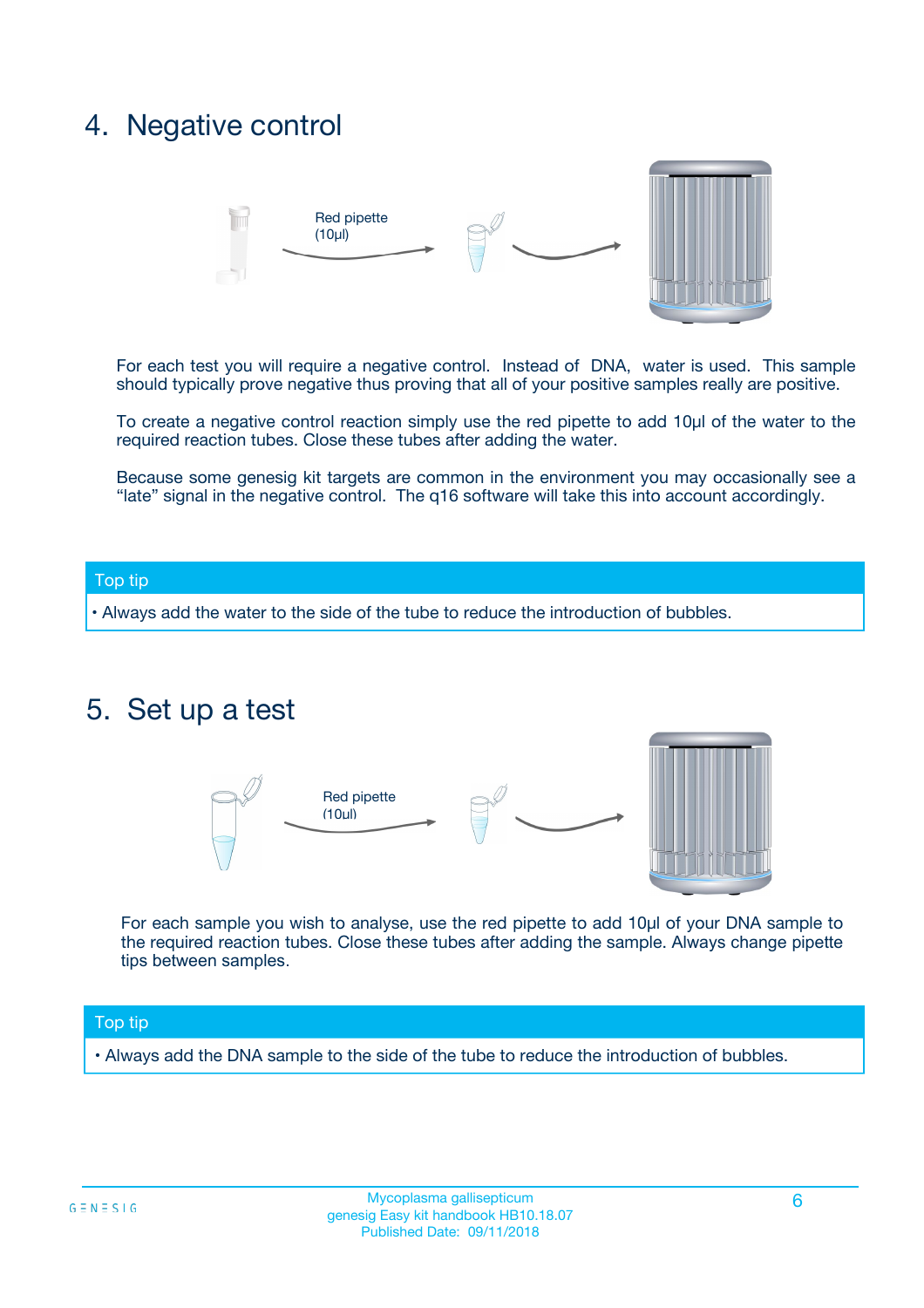### 6. Positive control



Use the blue pipette to transfer 1000µl (2 x 500µl) of template preparation buffer into the positive control template tube. Cap and shake tube to mix.

Each time you run a test you will require a positive control. This is a small portion of DNA from your target of interest. It serves two purposes:

1. It will always test positive so it shows that everything is working as it should be.

2. The q16 software knows how much DNA is present in the positive control. So it can automatically compare your sample of interest with the positive control to calculate the amount of target DNA in your sample.

To create a positive control reaction, simply use 10µl of the positive control instead of your DNA sample.



Take great care when setting up your positive control. The positive control template has the potential to give you a false positive signal in your other samples. Set positive controls up last after all other sample tubes are closed. Always change pipette tips between samples. You may even choose to set up positive controls in a separate room.

#### Top tip

**•** Always add the positive control to the side of the tube to reduce the introduction of bubbles.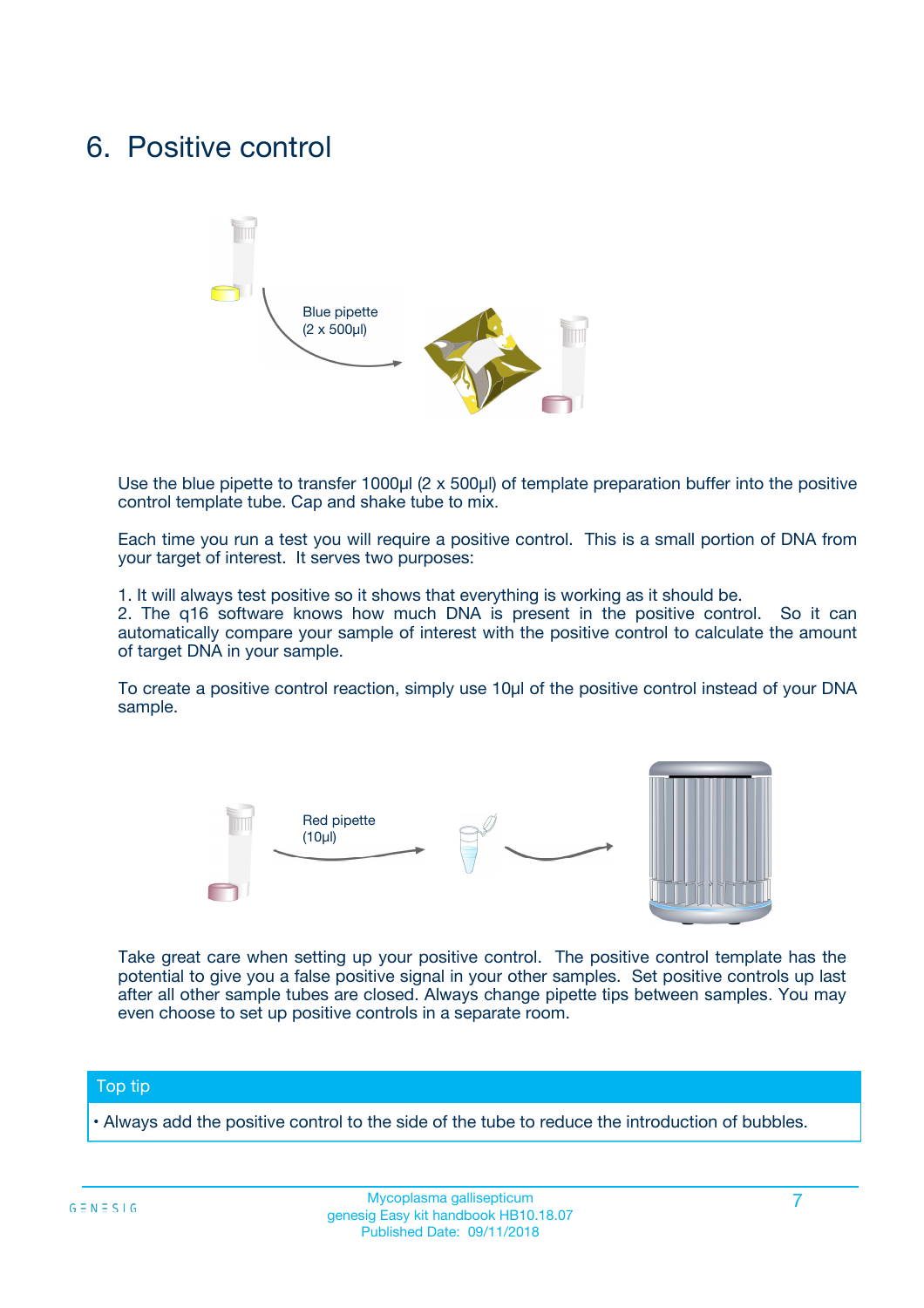# 7. Running the test

Place the tubes into the correct positions in your q16 as defined by the software, this may include positioning of empty tubes to ensure that the q16 lid is balanced. The run can then be started.

| genesig q16 PCR software - 1.2                                               |                                | $\begin{array}{c c c c} \hline \multicolumn{3}{c }{\textbf{0}} & \multicolumn{3}{c }{\textbf{0}} \end{array}$ |                              |
|------------------------------------------------------------------------------|--------------------------------|---------------------------------------------------------------------------------------------------------------|------------------------------|
| $\vert \cdot \vert$<br><b>Open Experiments:</b><br>Unsaved (New Experiment 2 | Open<br>Save<br>$\sqrt{9}$ New | Save As<br><b>C</b> Close<br>$G \equiv N \equiv S \mid G$<br><b>X</b> Configuration                           |                              |
| Setup<br><b>Results</b><br><b>Stages:</b>                                    |                                |                                                                                                               |                              |
| <b>Notes</b>                                                                 | <b>Samples</b>                 | <b>Tests</b>                                                                                                  |                              |
| <b>Name and Details</b>                                                      | Color<br>Name                  | Note<br>Color<br>Note<br>Name                                                                                 |                              |
| New Experiment 2017-10-26 11:06                                              | Sample 1                       | ÷<br>Test <sub>1</sub>                                                                                        | ÷                            |
| Kit type: genesig® Easy Target Detection kit                                 | Sample 2                       |                                                                                                               |                              |
| Instrument Id.:                                                              | Sample 3                       | $\qquad \qquad \blacksquare$                                                                                  | $\qquad \qquad \blacksquare$ |
| <b>Run Completion Time:</b>                                                  | Sample 4                       |                                                                                                               |                              |
| <b>Notes</b><br>A<br>⊺៴                                                      | Sample 5                       | $\triangle$<br>$\oplus$                                                                                       | 借<br>₩                       |
| <b>Well Contents</b>                                                         |                                | Run                                                                                                           |                              |
| Pos.<br><b>Test</b>                                                          | Sample                         | <b>Run Status</b>                                                                                             |                              |
| Test 1<br>-1                                                                 | <b>Negative Control</b>        | $\blacktriangle$                                                                                              |                              |
| $\overline{2}$<br>Test 1                                                     | <b>Positive Control</b>        |                                                                                                               |                              |
| 3<br>Test 1                                                                  | Sample 1                       | Show full log                                                                                                 |                              |
| Test 1<br>$\overline{4}$                                                     | Sample 2                       |                                                                                                               |                              |
| 5<br>Test 1                                                                  | Sample 3                       | <b>Run Control</b>                                                                                            |                              |
| Test 1<br>6                                                                  | Sample 4                       |                                                                                                               |                              |
| $\overline{7}$<br>Test 1                                                     | Sample 5                       |                                                                                                               |                              |
| 8                                                                            |                                | $\triangleright$ Start Run<br>Abort Run                                                                       |                              |
| <b>JOD FURTY TUDE TO BUILDED IN</b>                                          |                                | $\overline{\mathbf{v}}$                                                                                       |                              |

#### Top tip

- Before loading tubes into the q16, check for bubbles! Flick the bottom of the tubes to remove any bubbles that may have formed during the test setup.
- Apply centrifugal force with a sharp wrist action to ensure all solution is at the bottom of the reaction tube.
- When repeating a test you can use a previous file as a template by clicking 'open' then selecting File name > Files of Type > Experiment file as template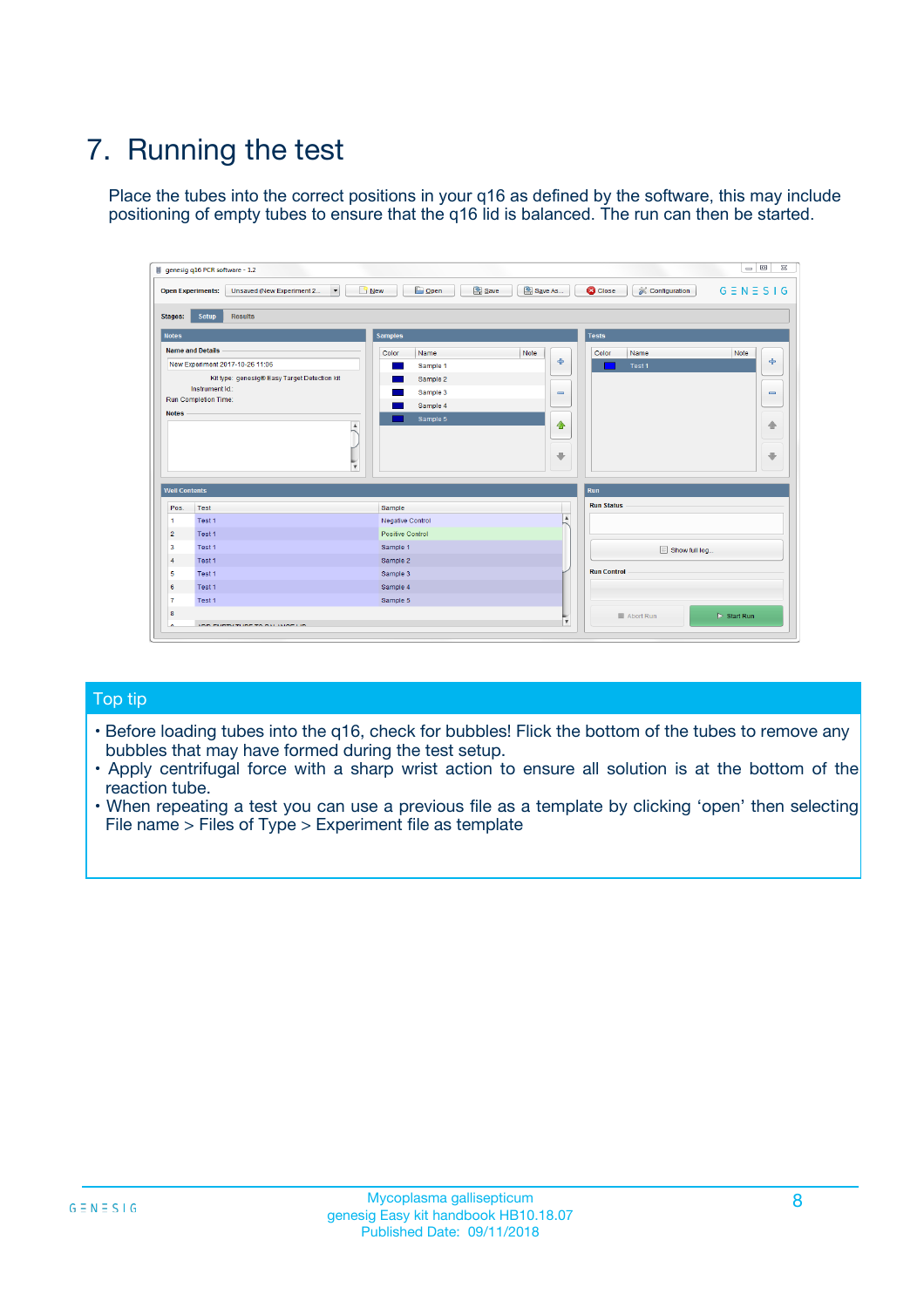## What do my results mean?

Analysis of your data is carried out automatically by the genesig q16. The following information is designed to help you fully understand a result or to troubleshoot:

### "Positive"

#### **Explanation**

Your sample has produced a positive result. Your target of interest is present and you can use the reported quantity.

"Negative"

#### **Explanation**

Your sample has produced a negative result. The target is not present in your sample.

### "Test contaminated"

#### **Explanation**

The Negative Control should be completely free of any DNA. If you see this error message it means that at some point during the setup, the Negative Control has been contaminated with DNA and has given a positive signal. This contamination has invalidated the test. The Positive Control and your test samples are both possible sources of contaminating DNA. The genesig q16 reaction tubes from previous runs will also contain very high amounts of DNA so it is important that these are carefully disposed of after the run is completed and NEVER OPENED. It may be the case that your kits have become contaminated which will lead to the same problem occurring repeatedly.

#### **Solutions**

1. Clean your working area using a commercial DNA remover solution to ensure the area is DNA free at the start of your run and re-run the test

2. If the problem persists then the kit has become contaminated and it will have to be discarded and replaced with a new kit. When you open the new kit, run a simple test to show that changing the kit has solved the problem. Prepare a test which includes only the Positive Control, the Negative Control and one 'mock sample'. For the 'mock sample' add water instead of any sample DNA. The result for the Negative Control and the mock sample should be negative indicating that contamination is no longer present.

#### **Preventive action**

An ideal lab set-up has a 'Clean area' where the test reagents are prepared and a 'sample area' where DNA samples and the Positive Control template are handled. The best workflow involves setting up all the test components (excluding the positive control template) in the clean area and then moving the tests to the sample area for sample and Positive Control addition. If this method is followed then the kit components are always kept away from possible sources of contamination. For extra security the Negative Control can be completely prepared and sealed in the clean area. All work areas should be decontaminated regularly with DNA remover.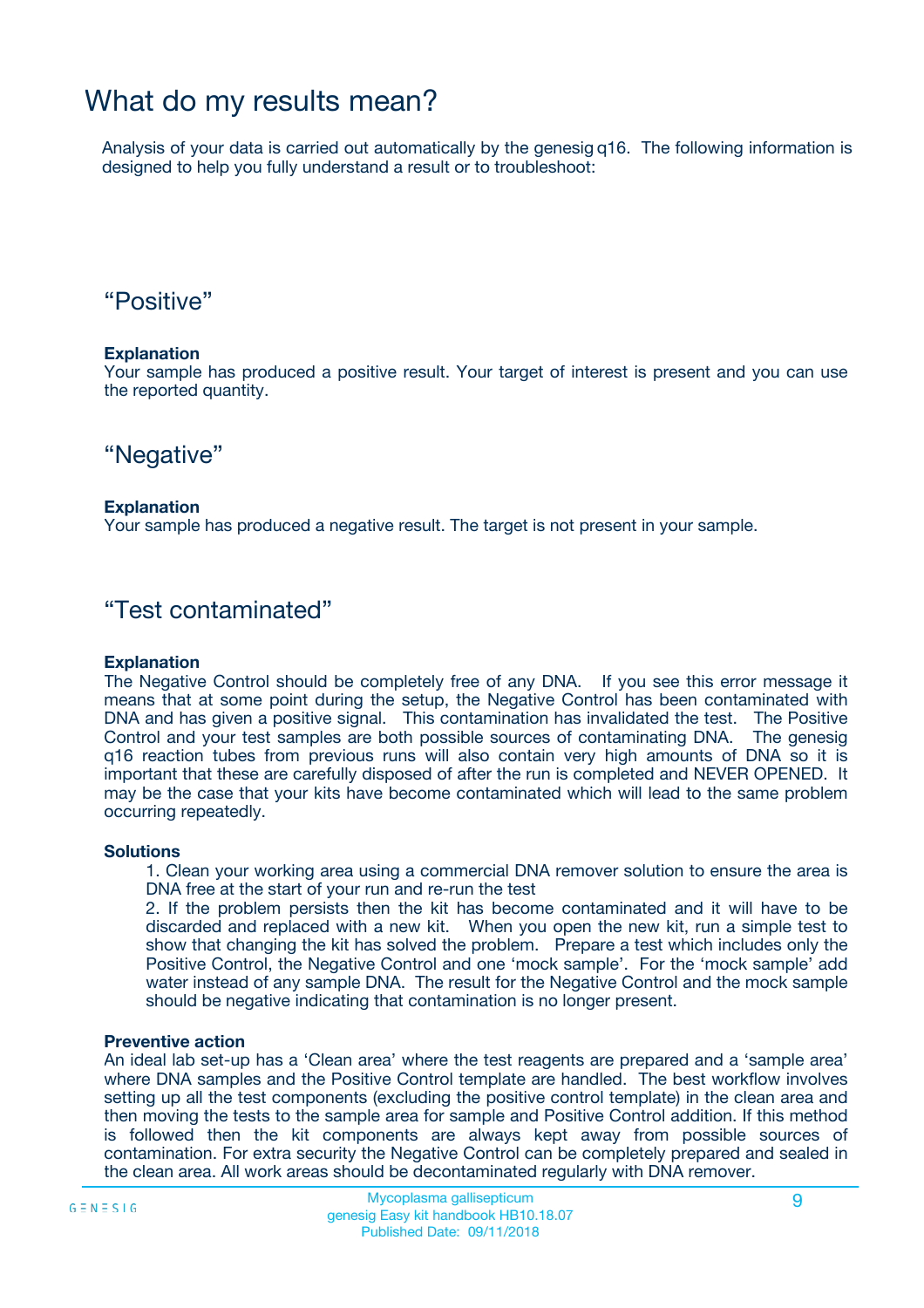### "Sample preparation failed"

#### **Explanation**

The test has failed because the quality of the sample was not high enough. The Internal Extraction Control component identifies whether the sample has been prepared correctly and is of suitable quality. This error message means that this quality control test has failed and the sample quality is not high enough for analysis.

#### **Solutions**

1. Check the sample preparation protocol for any user errors then repeat.

2. Poor quality samples can result from overloading the sample preparation protocol with too much starting material. Try reducing the amount of starting material then repeat.

3. Failing to add the Internal extraction Control DNA to your sample during the sample preparation protocol can also lead to a reported result of "sample preparation failed". Ensure that this step has not been overlooked or forgotten. If your samples are derived from an archive store or from a process separate from your genesig Easy extraction kit; you must add 5µl of Internal Extraction Control DNA into each 0.5ml of your sample to make it suitable for use on the q16.

### "Positive result, poor quality sample"

#### **Explanation**

The test is positive so if you are only interested in obtaining a 'present or absent' answer for your sample then your result is reliable. However, the test contains an Internal Extraction Control component that identifies if the sample is of high quality. This quality control test has failed and the sample is not therefore of high enough quality to accurately calculate the exact copy number of DNA present. If you require quantitative information for your sample then proceed with the solutions below.

#### **Solution**

For appropriate solutions, read the "Sample preparation failed" section of this handbook.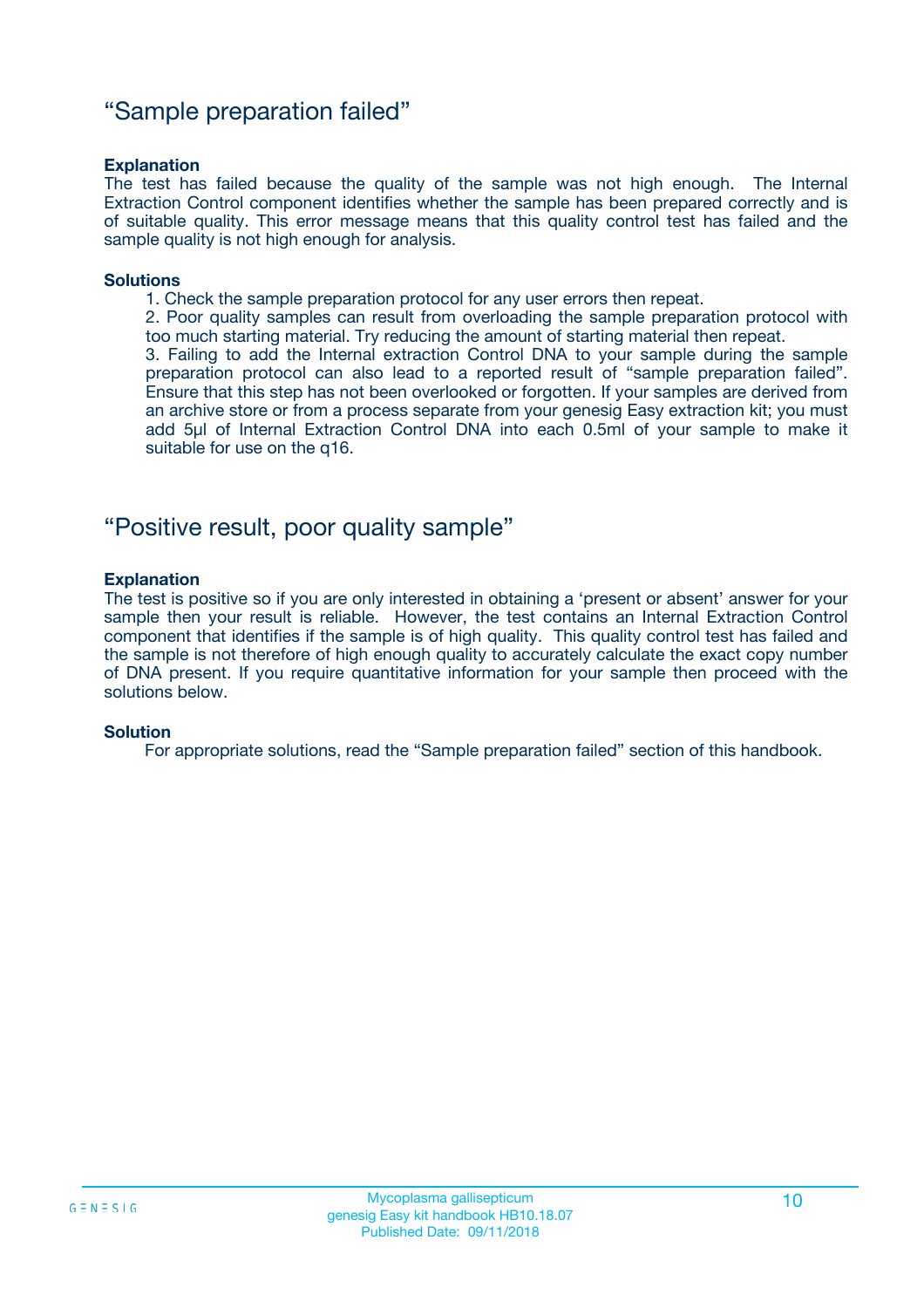### "Test failed"

#### **Explanation**

The test has failed because the Positive Control has not worked. The Positive Control is present to show that all aspects of the test are working correctly together. When this control test fails, the test as a whole is invalidated. This finding indicates that a problem has occurred in the reaction set-up part of the experiment and has nothing to do with sample preparation.

#### **Solutions**

- 1. Check the entire workflow and test set-up to look for any user errors, then repeat the test e.g. have the right colour pipettes and solutions been used with the correct tubes?
- 2. Ensure the positive and negative controls are inserted into the correct wells of your q16.

3. A component of the test may have 'gone off' due to handing errors, incorrect storage or exceeding the shelf life. When you open a new kit, run a simple test to show that changing the kit has solved the problem. Prepare a test which includes only the Positive Control, the Negative Control and one 'mock sample'. For the 'mock sample' add internal control template instead of any sample DNA. If the Positive Control works, the mock sample will now be called as a negative result.

### "Test failed and is contaminated"

#### **Explanation**

The Positive Control is indicating test failure, and the Negative Control is indicating test contamination. Please read the "Test Failed" and "Test contamination" sections of this technical support handbook for a further explanation.

#### **Solution**

For appropriate solutions, read both the "Test failed" and "Test contaminated" sections of this handbook.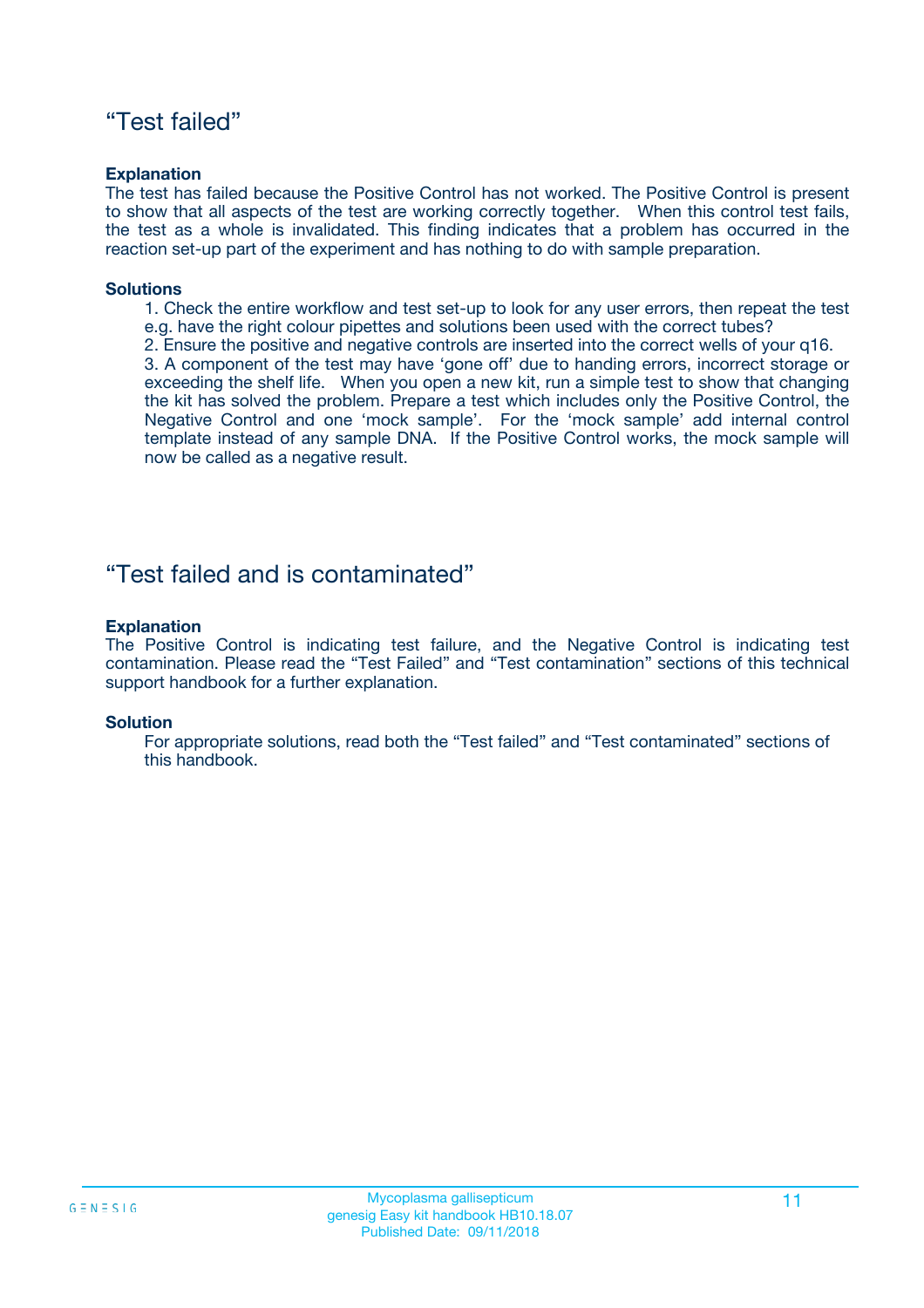## Mycoplasma gallisepticum

Mycoplasma Gallisepticum is a flask-shaped bacterium of the Mycoplasma genus. Infections with this virus causes chronic respiratory disease in chickens and infectious sinusitis in turkeys and other fowl. M. Gallisepticum lack a cell wall with the cells being bound only by a plasma membrane. The double-stranded DNA genome is over 1M bp in length arranged in a circular conformation and encoding over 800 genes. The largest family of genes is the VlhA family which code pMGA lipoproteins involved in antigenic variation.

M. Gallisepticum can survive in the environment for up to 2 months depending on the conditions. This enables transmission via dust, drinking water and food as well as by direct contact with an infected bird. The bacteria target the epithelial cells of the tracheal lumen, adhering to the sialic acid residues with this cytadherence being mediated by two genes in particular: CrmA and GapA. Once attached to the epithelial cells, the host cell membrane fuses with the bacterium leading to infection with binary fission resulting in an increase in Mycoplasma number within the cell within 24 hours of infection. Secondary infection with other bacteria results from ciliostasis and deciliation of the tracheal epithelium which allows access to erythrocytes.

Symptoms of M. Gallisepticum infection usually last for several weeks with resultant mortality rates as high as 60% and those birds which do recover from infection remaining carriers. Infection initially presents with a nasal discharge followed by a foamy or bubbly exudate in the eyes as a result of swelling of nasal passages, sinuses, trachea, and bronchi. The infection subsequently results in a persistent cough, sneezing and sniffing with weight loss and a decrease in egg production also being apparent. Infected birds can be treated with antibiotics such as Erythromycin, Tylosin, Spectinomycin or Lincomycin administered via feed, water or injection.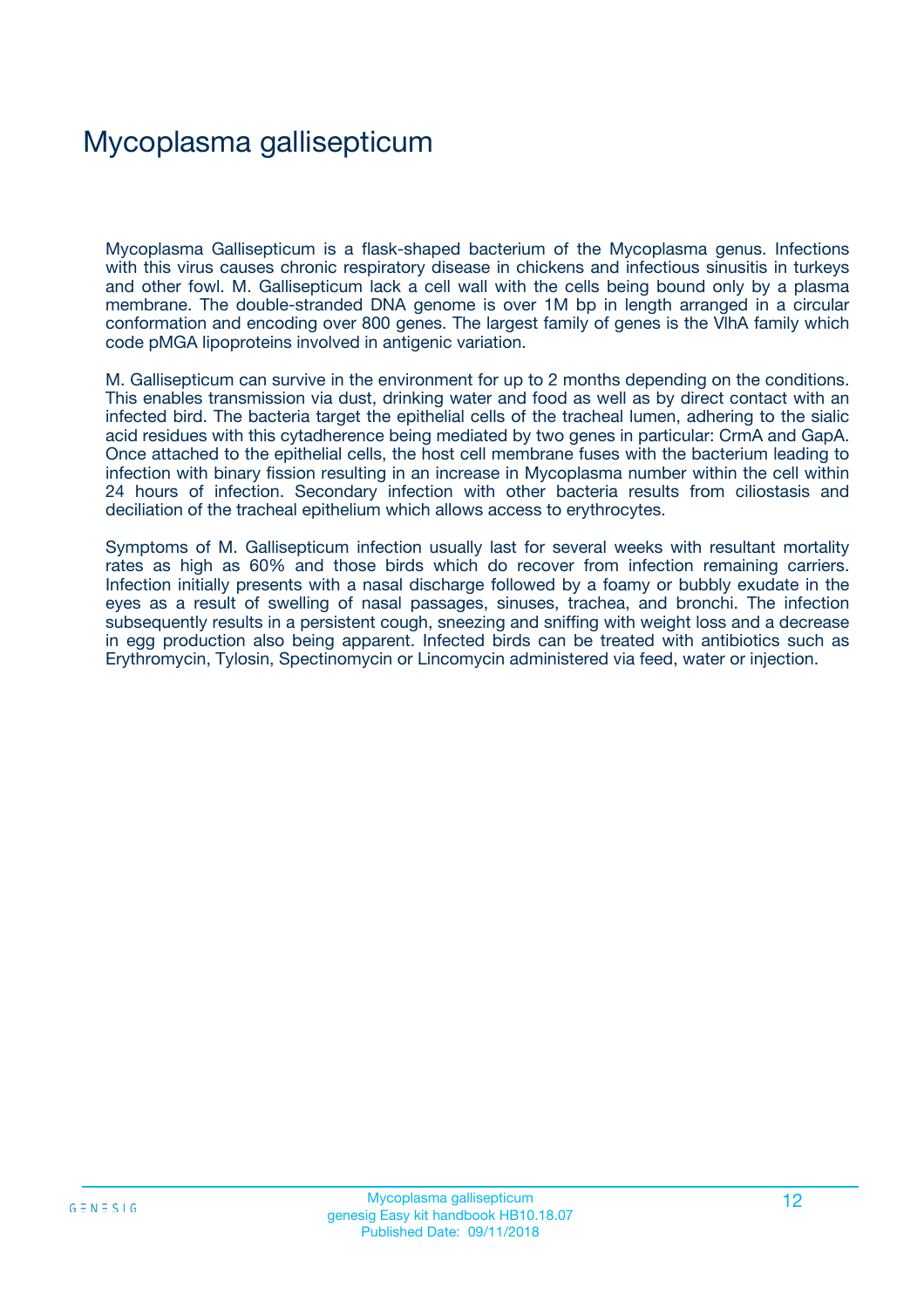## **Specificity**

The Primerdesign genesig Kit for Mycoplasma gallisepticum (M.gallisepticum) genomes is designed for the in vitro quantification of M.gallisepticum genomes. The kit is designed to have a broad detection profile. Specifically, the primers represent 100% homology with over 95% of the NCBI database reference sequences available at the time of design.

The dynamics of genetic variation means that new sequence information may become available after the initial design. Primerdesign periodically reviews the detection profiles of our kits and when required releases new versions.

If you require further information, or have a specific question about the detection profile of this kit then please send an e.mail to enquiry@primerdesign.co.uk and our bioinformatics team will answer your question.